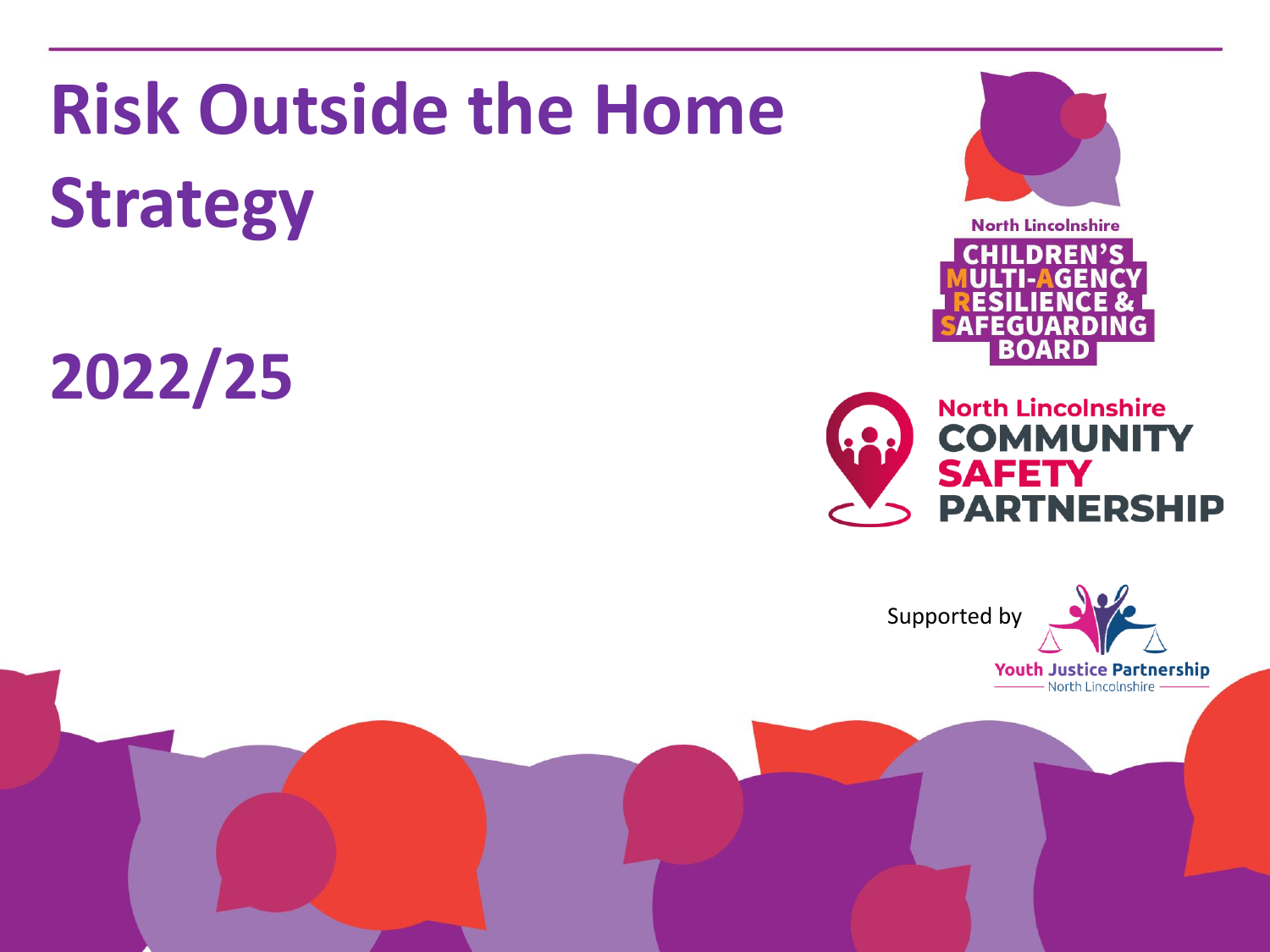# **Contents**

| <b>Title</b>                                                | Slide No.                                      |
|-------------------------------------------------------------|------------------------------------------------|
| Welcome and Introduction                                    | $\mathsf{3}$                                   |
| Risk Outside the Home Approach                              | $\overline{a}$                                 |
| One Family Approach Practice Model                          | 5                                              |
| Scope of Strategy                                           | $\boldsymbol{6}$                               |
| Outcomes<br>• Prepare<br>• Prevent<br>• Protect<br>• Pursue | $\overline{7}$<br>$\,$ 8 $\,$<br>9<br>10<br>11 |
| Voice and Engagement                                        | 12                                             |
| Monitoring and Evaluation                                   | 13                                             |
| Partnership and Accountability Framework                    | 14                                             |
| Contact and follow us                                       | 15                                             |
| Appendix 1: Definitions                                     | 16                                             |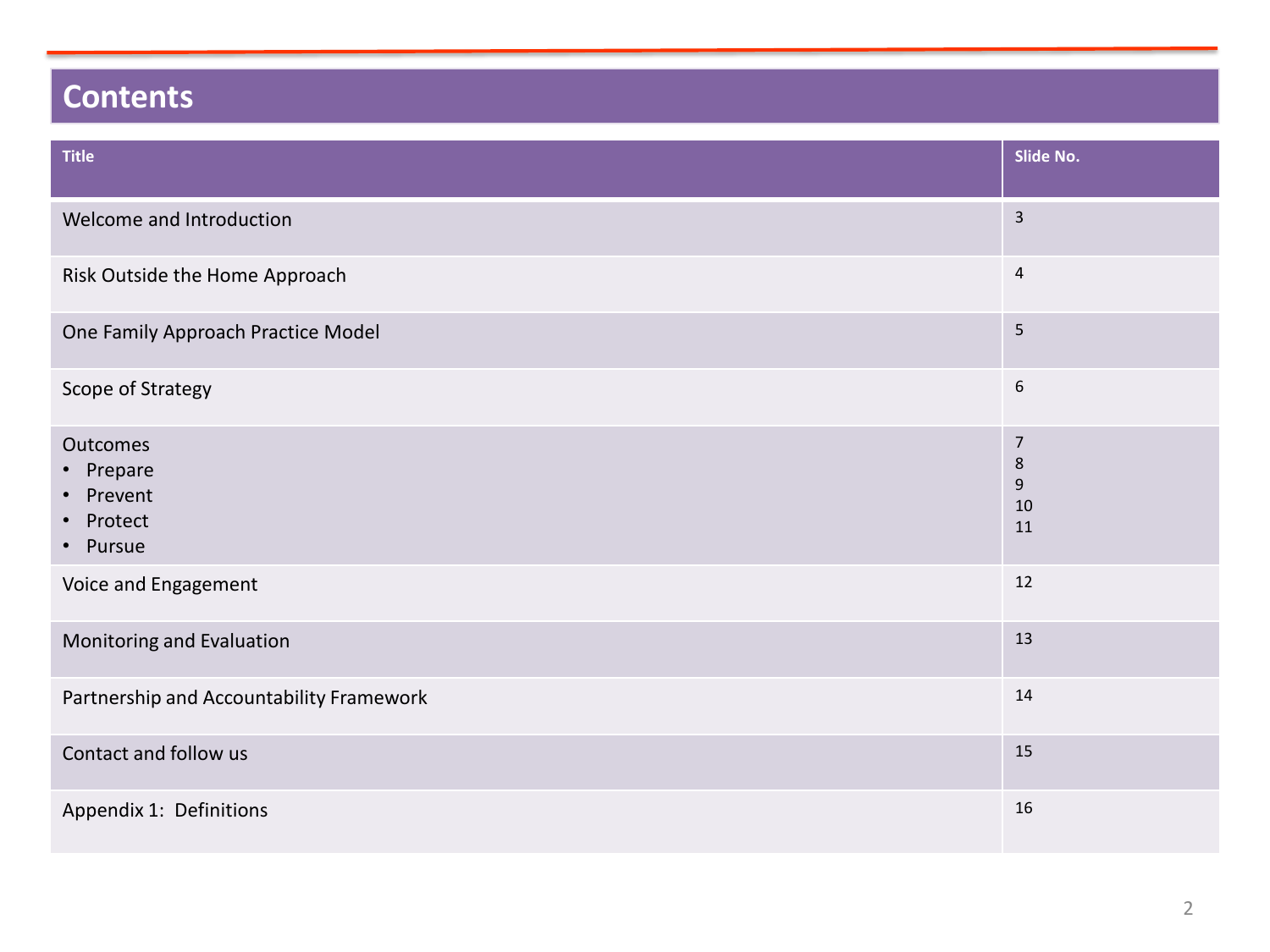## **Welcome and Introduction**

In North Lincolnshire, our One Family Approach seeks to create a system that works for all children, young people and families where we work together to provide and commission integrated services for children and young people.

Our ambition is for children to be in their families, in their schools and in their communities, where services help early and at the lowest level, to enable children, young people and families to participate, find help online and in their networks and communities, to be resilient and stay independent.

The One Family Approach provides the framework for how we respond to the needs of all children and families in North Lincolnshire, with a focus on tackling inequalities for the most vulnerable and levelling up outcomes – safe, well, prosperous and connected. It is founded upon our North Lincolnshire culture, values and beliefs, providing a vision for a system that sees children, young people, and families as experts within their own lives. It provides a model for innovative, integrated working which builds upon strengths, find solutions in families and communities, builds resilience and confidence, and enables independence.

We have developed our response to risk outside the home within this context, and by building upon the robust multi-agency arrangements already in place for tackling the different forms of risk outside the home.

Multi-agency forums such as the Multi-Agency Child Exploitation (MACE) meeting, Multi-Agency Missing Children meeting, Harmful Sexual Behaviour Panel and the Channel Panel are examples of these arrangements in practice in North Lincolnshire which reflect a long-standing partnership commitment to working together to support and protect children and young people in their families, schools and communities when they are vulnerable to abuse or exploitation from outside their families.

The North Lincolnshire approach to risk outside the home not only draws upon years of local learning and experience about 'what works', it has also been shaped heavily by the views of children, young people and families.

Taking account of emerging national themes, outcomes of research, performance data and analysis, practice wisdom, voice and experiences, the Children's Multi Agency Resilience and Safeguarding Board (MARS) Board are committed and continue to prioritise work to further develop the multiagency approach to risk outside the home. Safeguarding the vulnerable from exploitation is also one of the key outcomes for the Community Safety Partnership.

We are committed to listening to and responding to children and young people, recognising when they need help, even when they do not have the words to tell us about what's happening, but their behaviour indicates they need support in relation to risk outside the home.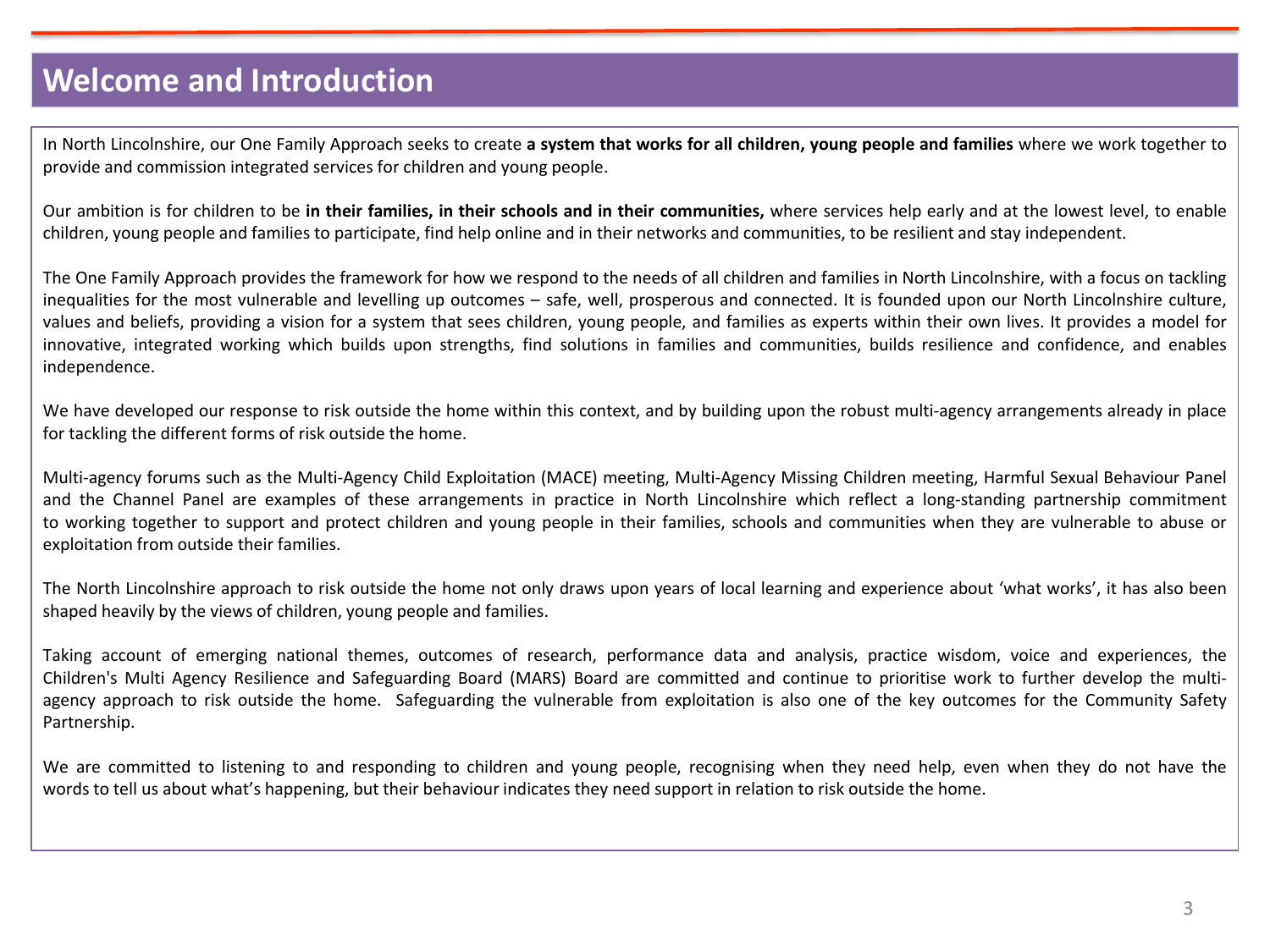## **Risk Outside the Home Approach**

The North Lincolnshire Risk Outside the Home approach is comprised of 3 elements:

- Practice Principles Empowering families, taking a One Family Approach
- Providing Help Using skills and resources to identify, assess, and intervene
- Managing Risk Working together to reduce risk and improve outcomes

The overarching OFA practice principles are set out in the OFA practice model on the next slide.

Identifying, assessing and responding to concerns about risk outside the home should be undertaken within the context of our existing frameworks and processes, as set out in the [Children's MARS policy and procedure for assessing need and providing help](http://www.northlincscmars.co.uk/policies-procedures-and-guidance/) and the One Family Approach - Helping Children and Families in North Lincolnshire document 2020/24. A range of additional [Children's MARS policy and procedures are available specifically focusing on the different forms of risk](http://www.northlincscmars.co.uk/policies-procedures-and-guidance/) outside the home. These can be found on the [policies, procedures and guidance page](http://www.northlincscmars.co.uk/policies-procedures-and-guidance/) of the Children's MARS website.

There are a range of practice tools available to support practitioners assessing, planning and intervening to reduce risk when there are concerns about risk outside the home. These tools can be used at any point in the child's journey, including when early help is being provided, to support the practitioner and family in understanding what is going on, what needs, risks and strengths may be present, and what will make things better. The risk outside the home toolkit along with other useful resources can be found on the [resources page](http://www.northlincscmars.co.uk/resources/) of the Children's MARS website.

The Children's MARS Education and Training Programme, e-workbooks and upcoming courses, including those related to risk outside the home can be found on the [training page](http://www.northlincscmars.co.uk/training) of the Children's MARS website. To help share and develop best practice across teams and services, a risk outside the home practitioner's network has been established, bringing together frontline staff and managers with a passion for working with adolescents, developing family-led decision making, sharing practice about 'what works' and improving outcomes.

Most children and young people who are vulnerable to or experiencing risk outside the home do not require social work services. In many circumstances, the provision of informal early help or more formal targeted / coordinated support is sufficient to enable families to improve outcomes for themselves and their children. For some however, the level of risk and the combination or complexity of needs may mean the child is assessed to be 'in need' and requiring specialist services.

Any assessment and intervention by Children's Services due to ongoing concern or significant harm is underpinned by the North Lincolnshire Risk Analysis Framework (RAF). [The RAF may be used to underpin Early Help Plans where risk and protective factors should be considered. See](http://www.northlincscmars.co.uk/policies-procedures-and-guidance/) the Children's MARS policy and procedure for assessing need and providing help – section on Risk Analysis Framework for more information.

For some children and young people, the levels of risk or challenges building effective engagement that improves outcomes may require a radically different multiagency approach. For these cases, a new risk outside the home meeting format has been developed, drawing upon research and shaped by local learning and consultation with practitioners, children, and families.

The full risk outside the home approach is published on the [Children's MARS website](https://www.northlincscmars.co.uk/wp-content/uploads/2021/11/North-Lincolnshire-ROTH-approach-28.10.21.pdf)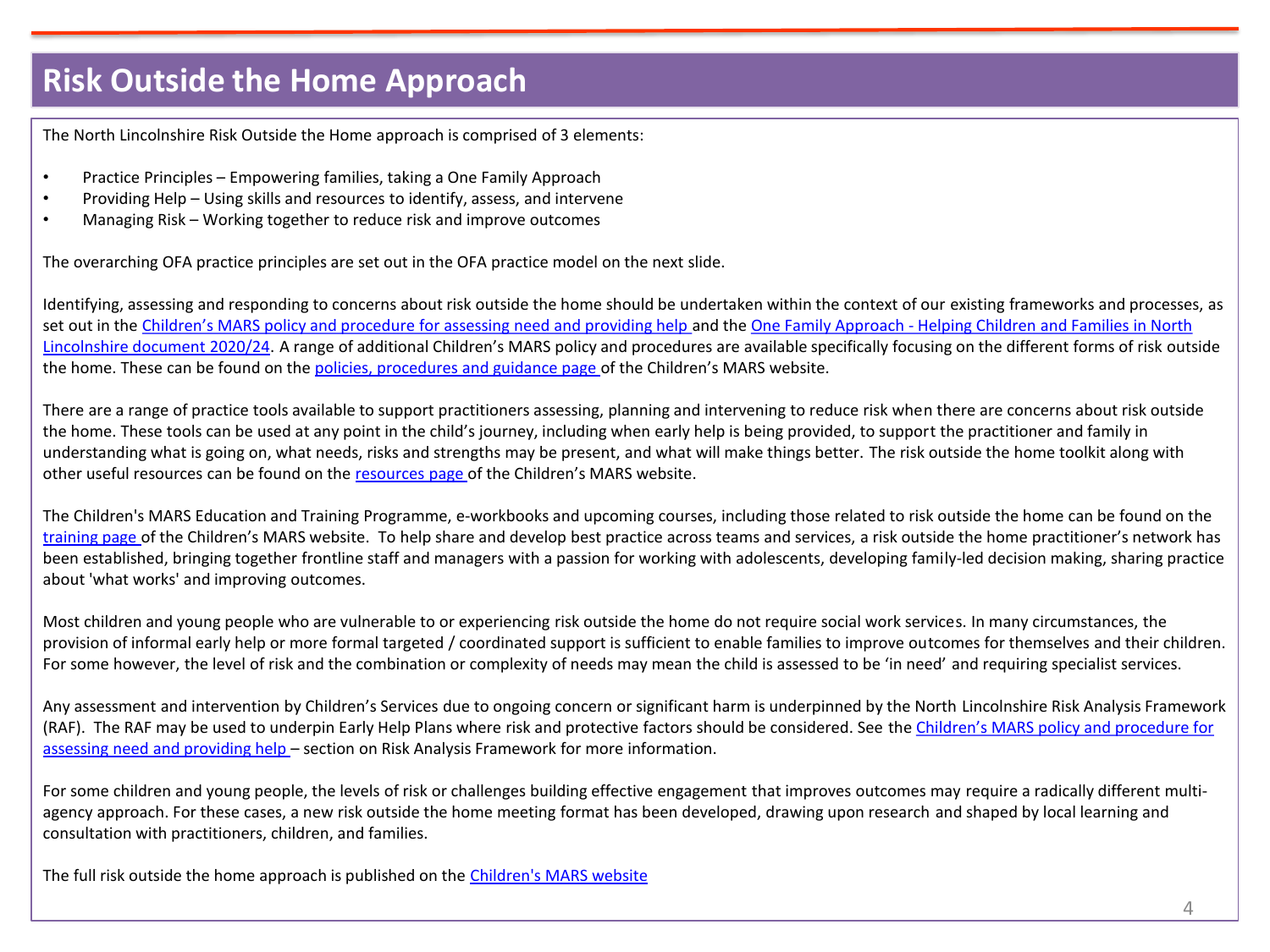#### **One Family Approach Practice Model**

The One Family Approach practice model provides the framework for how every professional in North Lincolnshire should work with children, young people, and families.

It is based upon our North Lincolnshire culture, values and beliefs, aiming to help us achieve our ambition – to keep children **in their families, their schools and their communities.**

We do so by building upon strengths, finding solutions in families and communities, building resilience and confidence, and enabling independence.

[The Practice Model is also referenced within the Helping Children and](https://www.northlincscmars.co.uk/wp-content/uploads/2020/10/Helping-Children-and-Families-in-NL-Doc-2020-24-FINAL-VERSION.pdf)  Families in North Lincolnshire document and a specific briefing regarding the [Practice Model](https://www.northlincscmars.co.uk/wp-content/uploads/2021/10/NL-OFA-Practice-Model-Sept-2021-1.pdf) is published on the Children's MARS website.

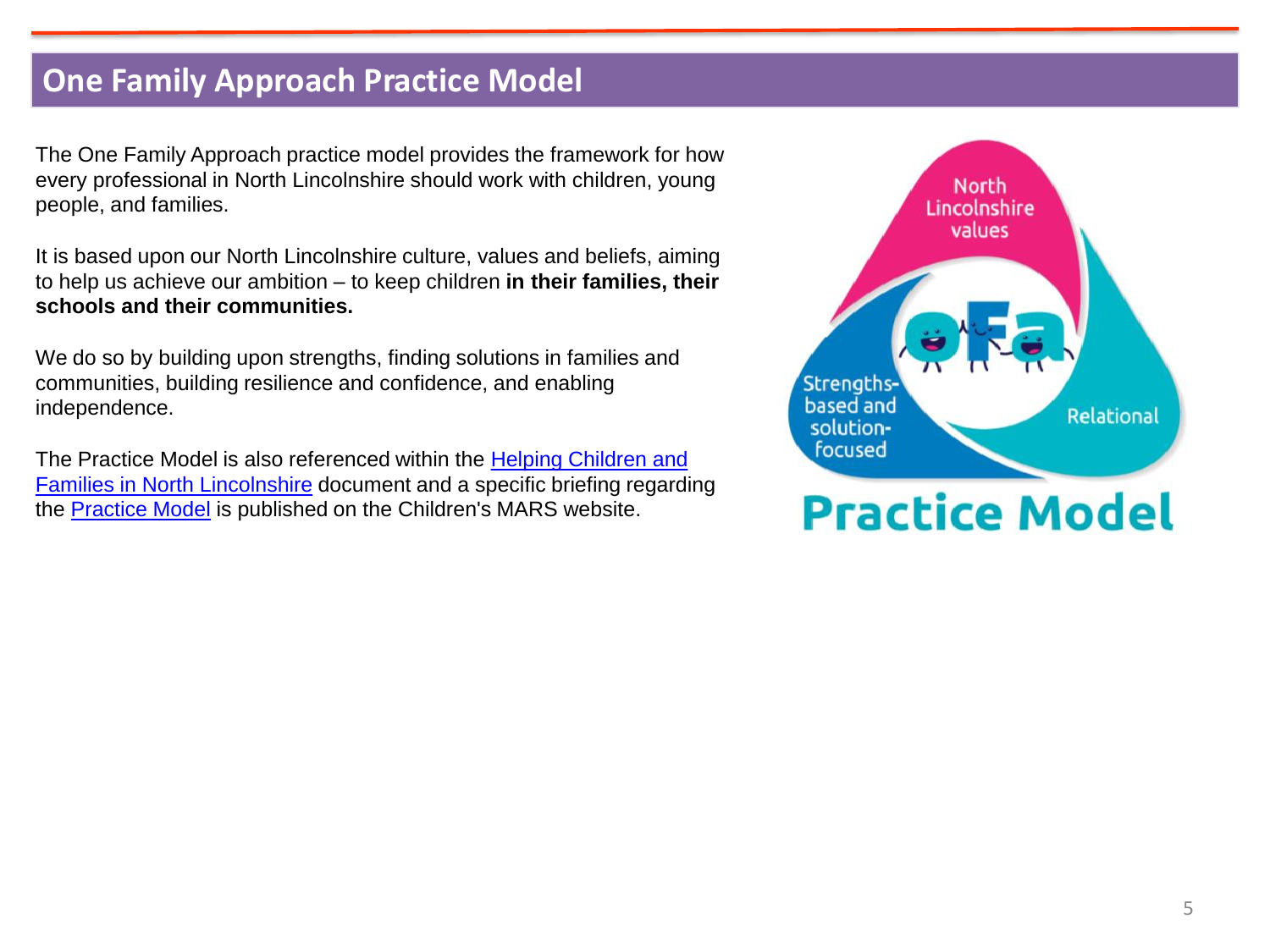## **Scope of Strategy**

Our ambition is to create a system that works for all children, young people and families so they can be in their families, in their schools and in their communities. We will work collaboratively to reduce the harm from risk outside the home and this strategy sets out the priorities for partnership action to drive forward system change. To support the ongoing delivery of this strategy to tackle the different forms of risk outside the home, outcomes have been identified to orientate partnership action under the auspices of the 4 P's, as follows:

- **PREPARE:** having systems and processes in place, raising awareness and developing a responsive culture
- **PREVENT:** developing resilience, supporting positive alternatives and timely interventions
- **PROTECT:** supporting victims and survivors
- **PURSUE:** tackling offending through prosecution, disruption and law enforcement

The underpinning risk outside the home Delivery Plan is based on these four strategic aims.

#### **Risk Outside the Home**

As outlined in Working Together 2018:

As well as threats to the welfare of children from within their families, children may be vulnerable to abuse or exploitation from outside their families. These extra-familial threats might arise at school and other educational establishments, from within peer groups, or more widely from within the wider community and/or online. These threats can take a variety of different forms and children can be vulnerable to multiple threats ...

In North Lincolnshire, our Risk Outside the Home Approach includes:

- Child Sexual Exploitation
- Criminal exploitation by criminal gangs and organised crime groups such as county lines
- Serious Youth Violence
- Child Trafficking
- Modern Day Slavery
- Online abuse
- Teenage relationship abuse
- Bullying
- Child on child sexual violence and harrassment and harmful sexual behaviour
- Children vulnerable to Radicalisation

Full definitions for the above types of harm are contained within appendix 1.

As part of the scope of the strategy we will take account those who have additional needs and/or vulnerabilities in order to reduce inequalities and to<br>improve outcomes for all children and voung people, for example childr improve outcomes for all children and young people, for example children with special educational needs and/or disabilities, children who go missing.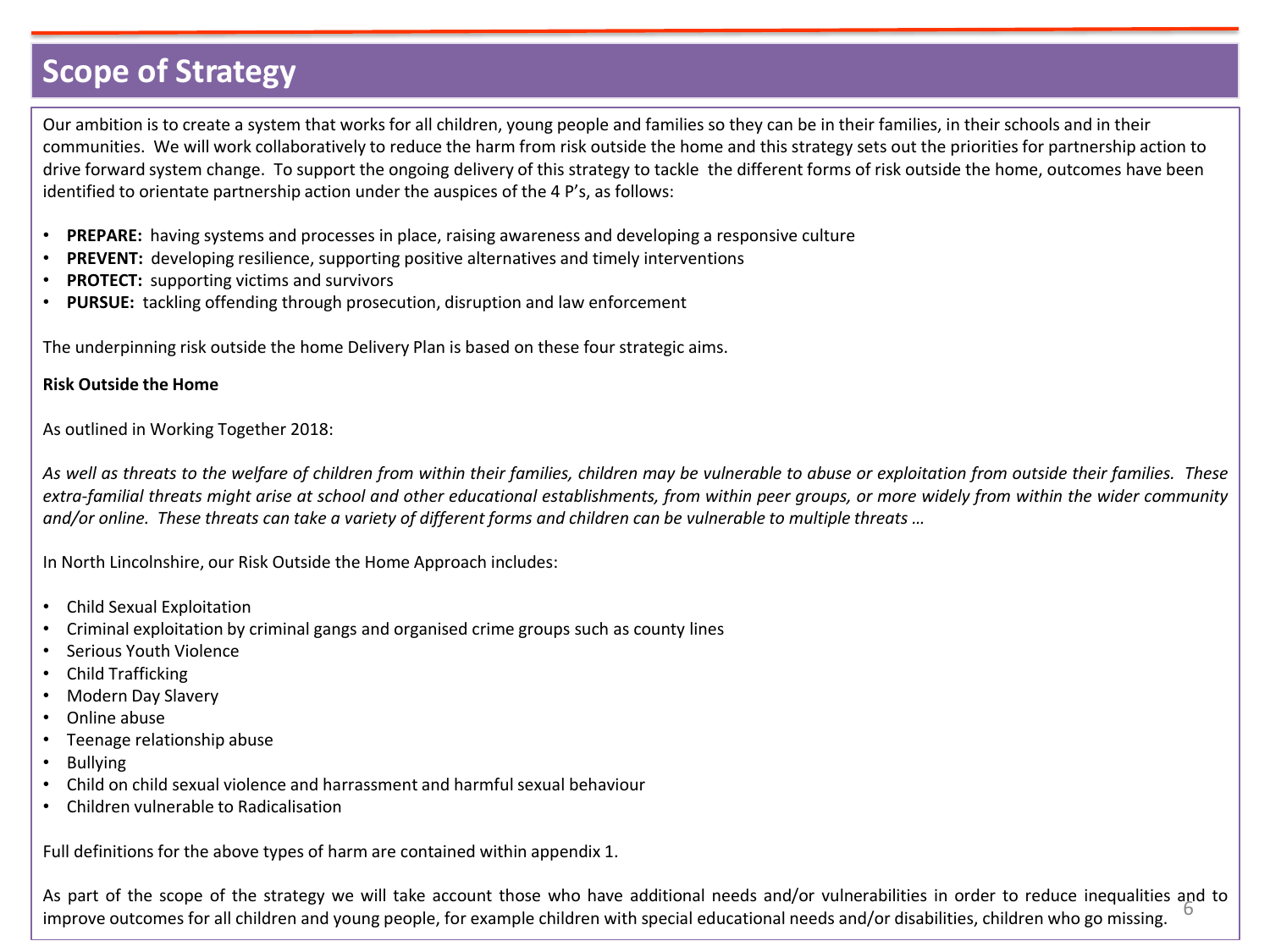#### **Outcomes**

To support the ongoing delivery of this Strategy to tackle risk outside the home, outcomes have been identified to orientate partnership action under the auspices of the 4 P's - PREPARE, PREVENT, PROTECT and PURSUE:

#### **PREPARE**

- **Outcome:** Systems and processes are effective in supporting partnership action and practice
- **Outcome:** People are aware of risk outside the home and staff are trained, skilled and knowledgeable
- **Outcome:** The views and experiences of children, young people and families inform, influence and shape practice, services and strategy

#### **PREVENT**

- **Outcome:** Risk outside the home is addressed at the earliest point resulting in prevention of escalation
- **Outcome:** As a result of new approaches to working with young people and families and managing risk, young people have enhanced resilience and protective factors

#### **PROTECT**

- **Outcome:** Those vulnerable to and who have experienced risk outside the home receive support through accessible pathways including transitioning to services to adults
- **Outcome:** Those vulnerable to becoming perpetrators and those who are perpetrators receive support to reduce impacts

#### **PURSUE**

• **Outcome:** Offending is tackled and minimised through prosecution, disruption and law enforcement

In the following four slides, we have articulated specific partnership action and system change to reflect the needs identified against the outcomes and how we intend to address them. This will be underpinned by a more detailed delivery plan.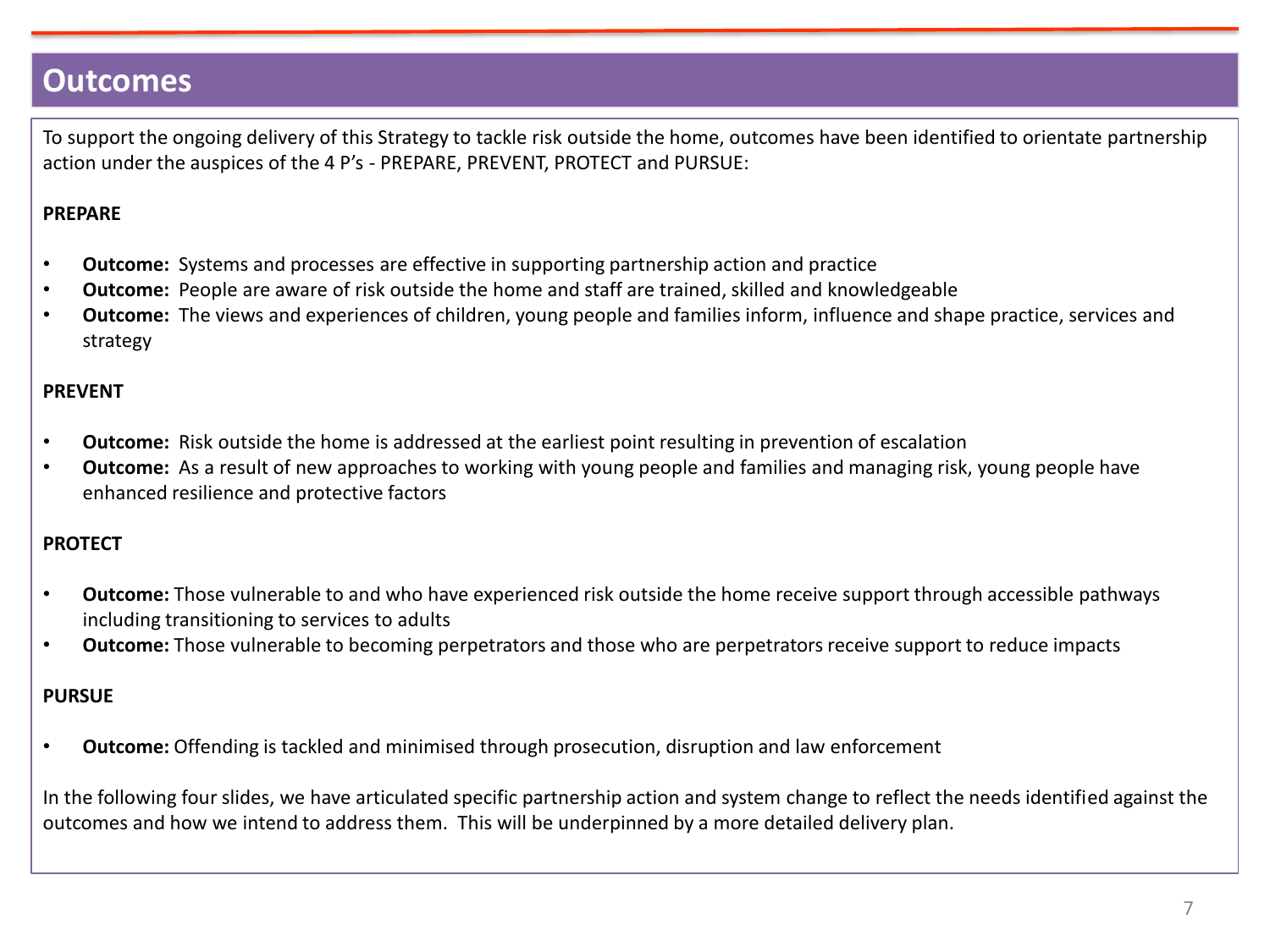# **Prepare**

| <b>Outcome</b>                                                                                                                        | <b>Partnership Action and System Change</b>                                                                                                                                                                                                                                                 |
|---------------------------------------------------------------------------------------------------------------------------------------|---------------------------------------------------------------------------------------------------------------------------------------------------------------------------------------------------------------------------------------------------------------------------------------------|
| Systems and processes are effective in<br>supporting partnership action and<br>practice leading to better outcomes                    | Review and refine systems and processes in schools to ensure they are robust and responsive to be able to meet<br>the needs of children who are vulnerable to or experiencing all types of risk outside the home                                                                            |
|                                                                                                                                       | Review and refine policies and procedures across all the risk outside the home vulnerabilities                                                                                                                                                                                              |
|                                                                                                                                       | Proactively respond to national reports and research relevant to risk outside the home to shape and influence<br>our local practice and service delivery                                                                                                                                    |
|                                                                                                                                       | Further develop performance data and reporting mechanisms to contribute to the development of the<br>performance framework and profile to ensure they feature all types of risk outside the home                                                                                            |
| People are aware of risk outside the<br>home and staff are trained, skilled and<br>knowledgeable                                      | Build in specific communications relating to risk outside the home into the Children's MARS communication and<br>stakeholder engagement planner                                                                                                                                             |
|                                                                                                                                       | Seek assurance that agencies including schools are accessing education, training and CPD in relation to risk outside<br>the home                                                                                                                                                            |
|                                                                                                                                       | Through the Children's MARS arrangements, facilitate and promote access to education, training, awareness raising<br>and resources in relation to all types of risk outside the home                                                                                                        |
|                                                                                                                                       | Develop and/or utilise mechanisms to understand the impact on practice of education, training, awareness raising<br>and resources in relation to all types of risk outside the home                                                                                                         |
| The views and experiences of children,<br>young people and families inform,<br>influence and shape practice,<br>services and strategy | The views and experiences of children, young people and families are listened to and taken account of by all<br>agencies at all points across the system and pathway and key themes are routinely reported through relevant<br>partnerships and governance arrangements ('you said we did') |
|                                                                                                                                       | Scope, develop and implement an Experts by Experience Framework as part of our co-production approach to<br>working with young people and families as experts in their own lives                                                                                                            |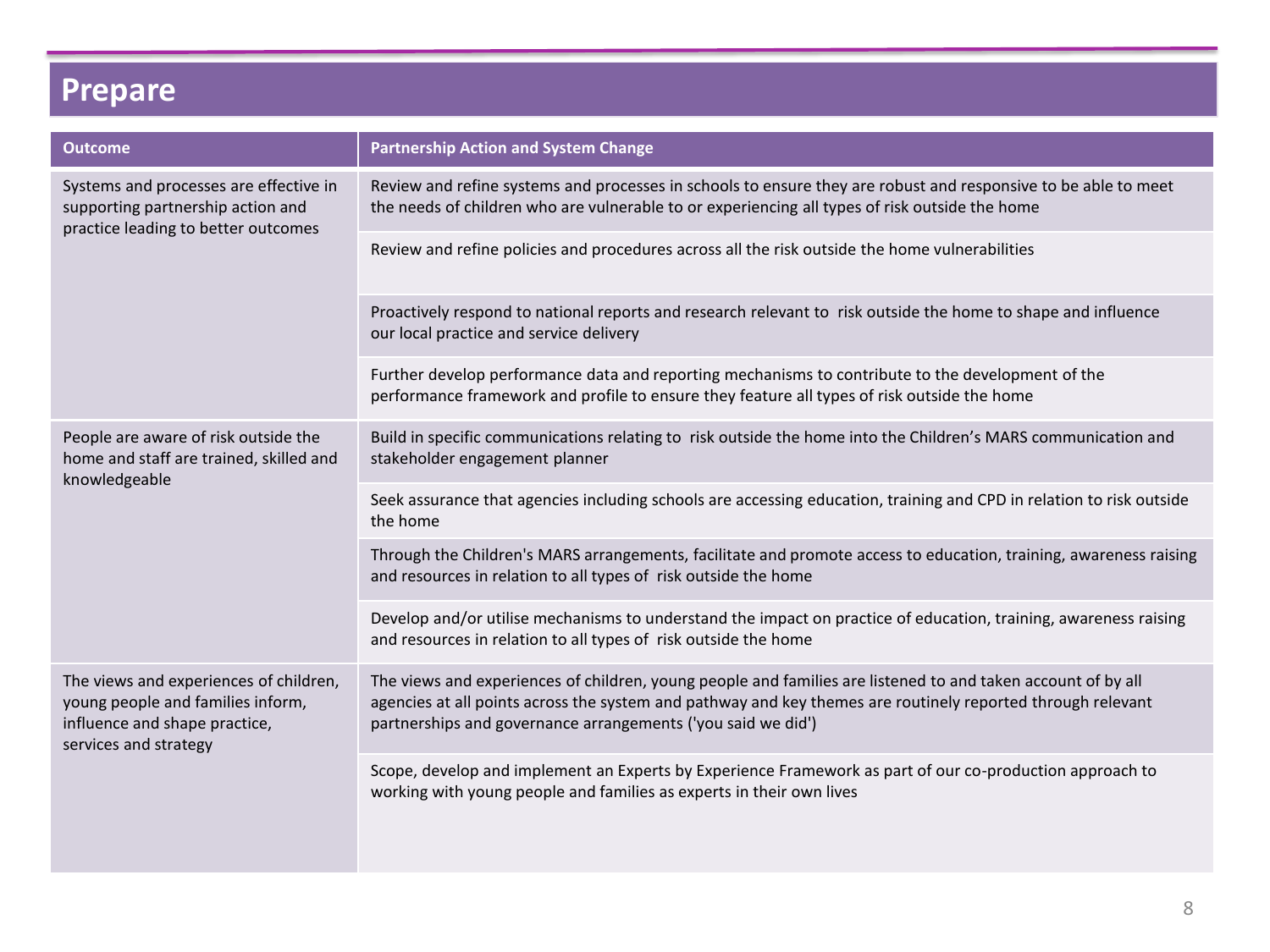## **Prevent**

| <b>Outcome</b>                                                                                                                                                      | <b>Partnership Action and System Change</b>                                                                                                                                                                                                                  |
|---------------------------------------------------------------------------------------------------------------------------------------------------------------------|--------------------------------------------------------------------------------------------------------------------------------------------------------------------------------------------------------------------------------------------------------------|
| Risk outside the home is addressed at<br>the earliest point resulting in<br>prevention of escalation                                                                | Further develop and deliver awareness raising, education programmes and more resources for children, young<br>people and families themselves                                                                                                                 |
|                                                                                                                                                                     | Seek assurance that individuals, agencies and organisations are recognising and utilising critical moments to effect<br>change and that recording systems evidence interactions, impacts and outcomes                                                        |
|                                                                                                                                                                     | Review and refine the local risk outside the home approach                                                                                                                                                                                                   |
| As a result of new approaches to<br>working with young people and<br>families and managing risk, young<br>people have enhanced resilience and<br>protective factors | Review and strengthen the contribution of the local youth offer to prevent harm from risk outside the<br>home through the engagement of providers in the broader partnership tackling risk outside the home, including<br>the voluntary and community sector |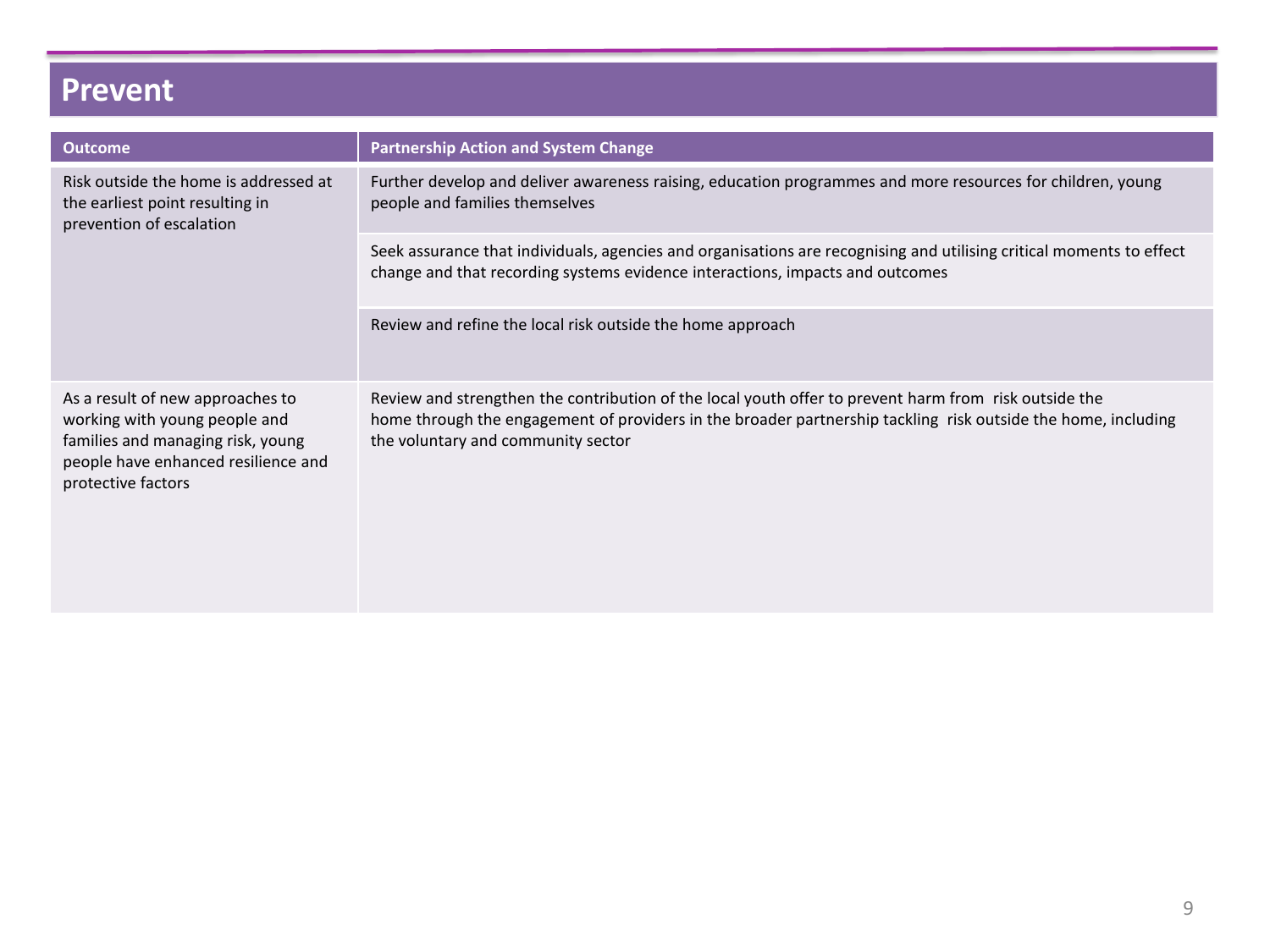## **Protect**

| <b>Outcome</b>                                                                                                                                                           | <b>Partnership Action and System Change</b>                                                                                                                                                                                                                     |
|--------------------------------------------------------------------------------------------------------------------------------------------------------------------------|-----------------------------------------------------------------------------------------------------------------------------------------------------------------------------------------------------------------------------------------------------------------|
| Those vulnerable to and who have<br>experienced risk outside the home<br>receive support through accessible<br>pathways including transitioning to<br>services to adults | Review systems and processes to strengthen transitions across the breadth of risk outside the homeincluding<br>across services to adults to look at developing more preventative and holistic ways of engaging young people/adults<br>as part of the transition |
| Those vulnerable to becoming<br>perpetrators and those who are<br>perpetrators receive support to reduce<br>impacts                                                      | Develop early help interventions to address teenage perpetrator behaviours and teenage relationship abuse                                                                                                                                                       |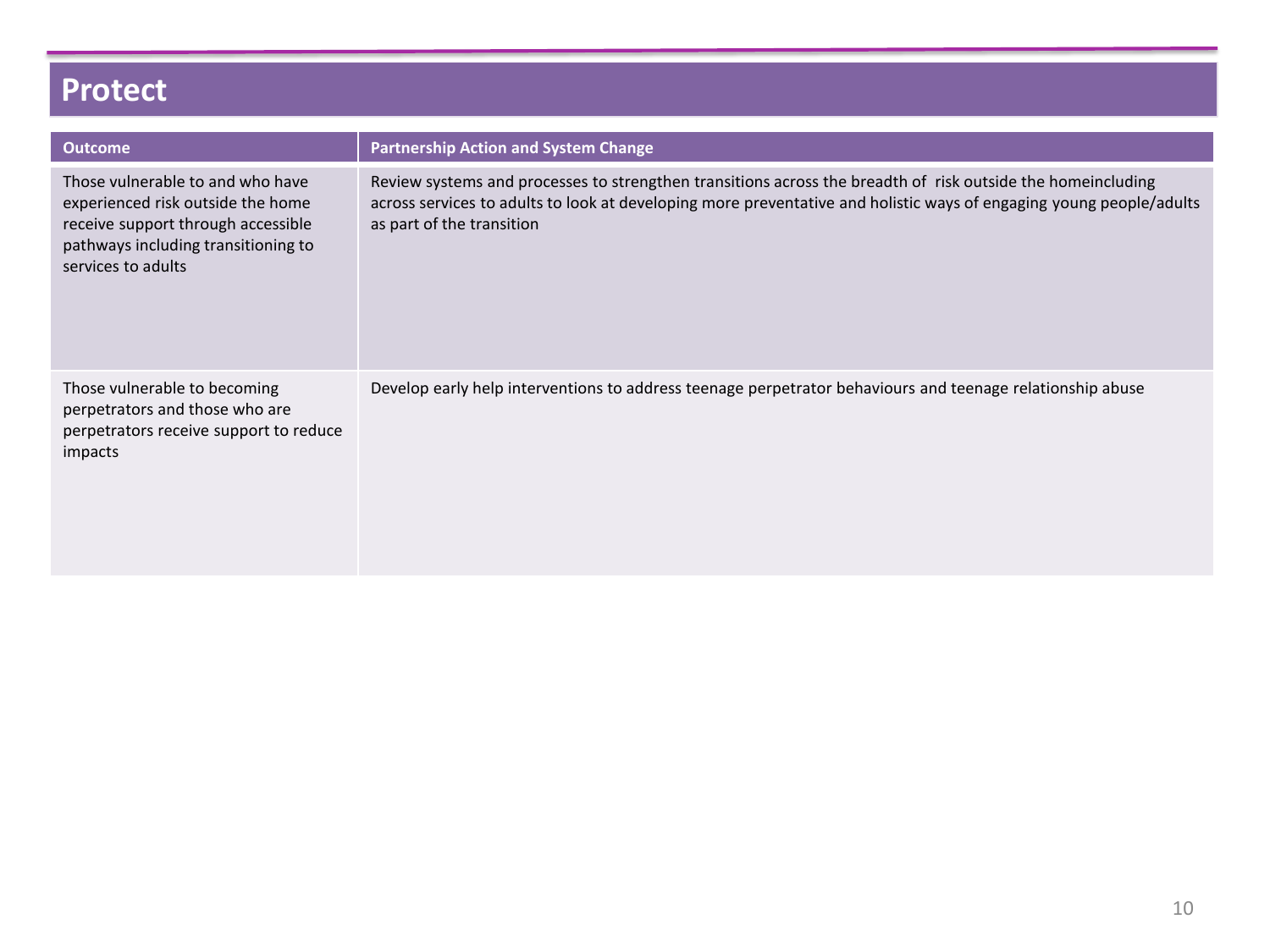## **Pursue**

| <b>Outcome</b>                                                                               | <b>Partnership Action and System Change</b>                                                                                               |
|----------------------------------------------------------------------------------------------|-------------------------------------------------------------------------------------------------------------------------------------------|
| Offending is tackled<br>and minimised through prosecution,<br>disruption and law enforcement | Identify and proactively respond to emerging harmful places, spaces, hotspots and groups through a<br>collaborative, partnership approach |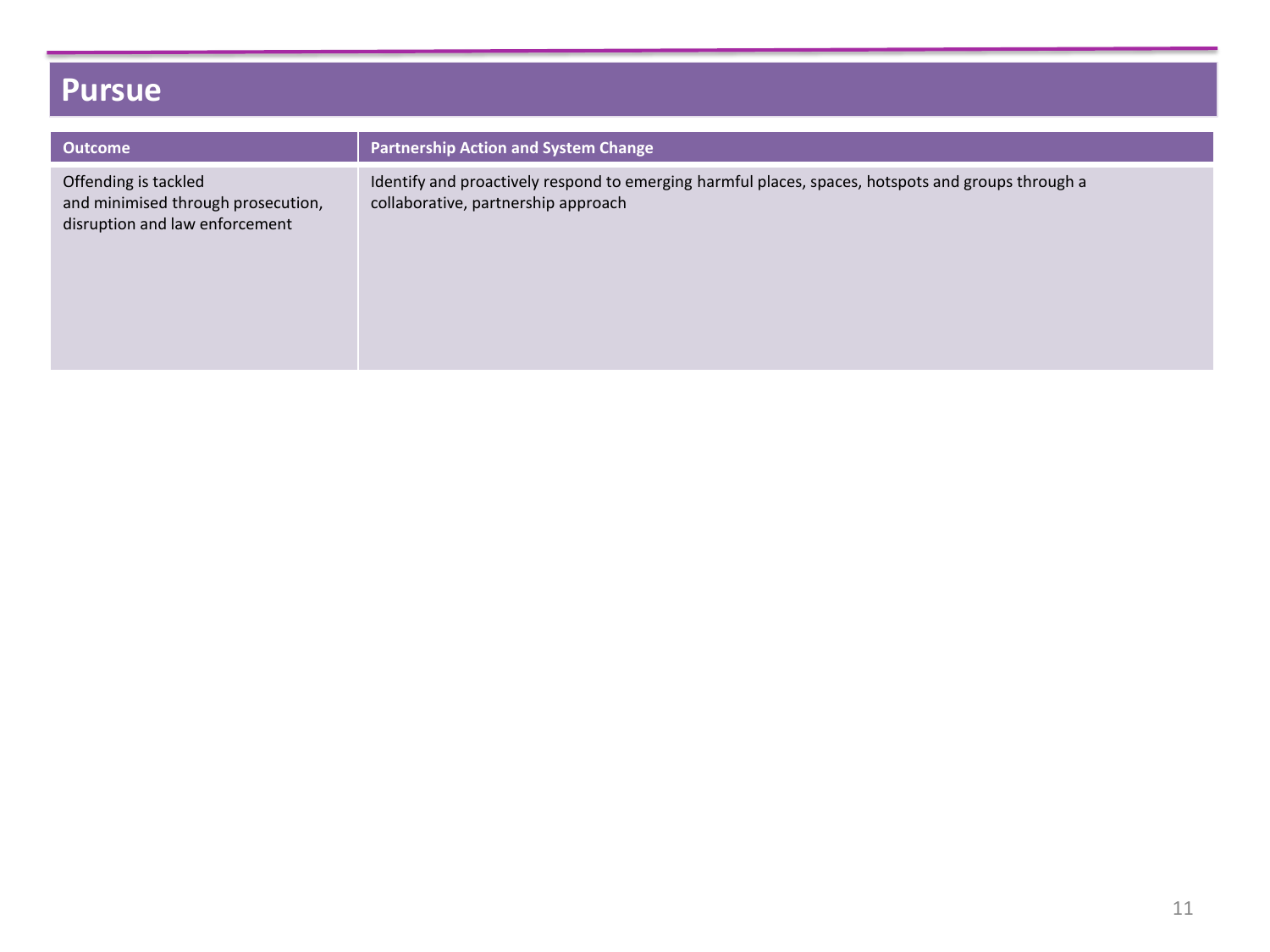#### **Voice and Engagement**

We will listen to the views and experiences of children, young people, adults, families and communities, work to build on their strengths and help them find solutions leading to better outcomes (safe, well, prosperous and connected).

Children, young people, adults, families and communities are at the heart of all we do. By making use of their strengths, assets, views and experiences and by engaging with and working together as partners and with other key stakeholders across the partnership (including the voluntary and community sector), we will co -produce local services and support which meet needs and helps to achieve our priority, leading to better outcomes.

This will be underpinned in our stakeholder engagement statement which clarifies our commitment and mechanisms for engagement at an individual, service and strategic level.

We will do this along with children, young people, adults, families and communities themselves, key partners and stakeholders including the Council, the Clinical Commissioning Group, education providers, health providers, police and the voluntary and community sector.

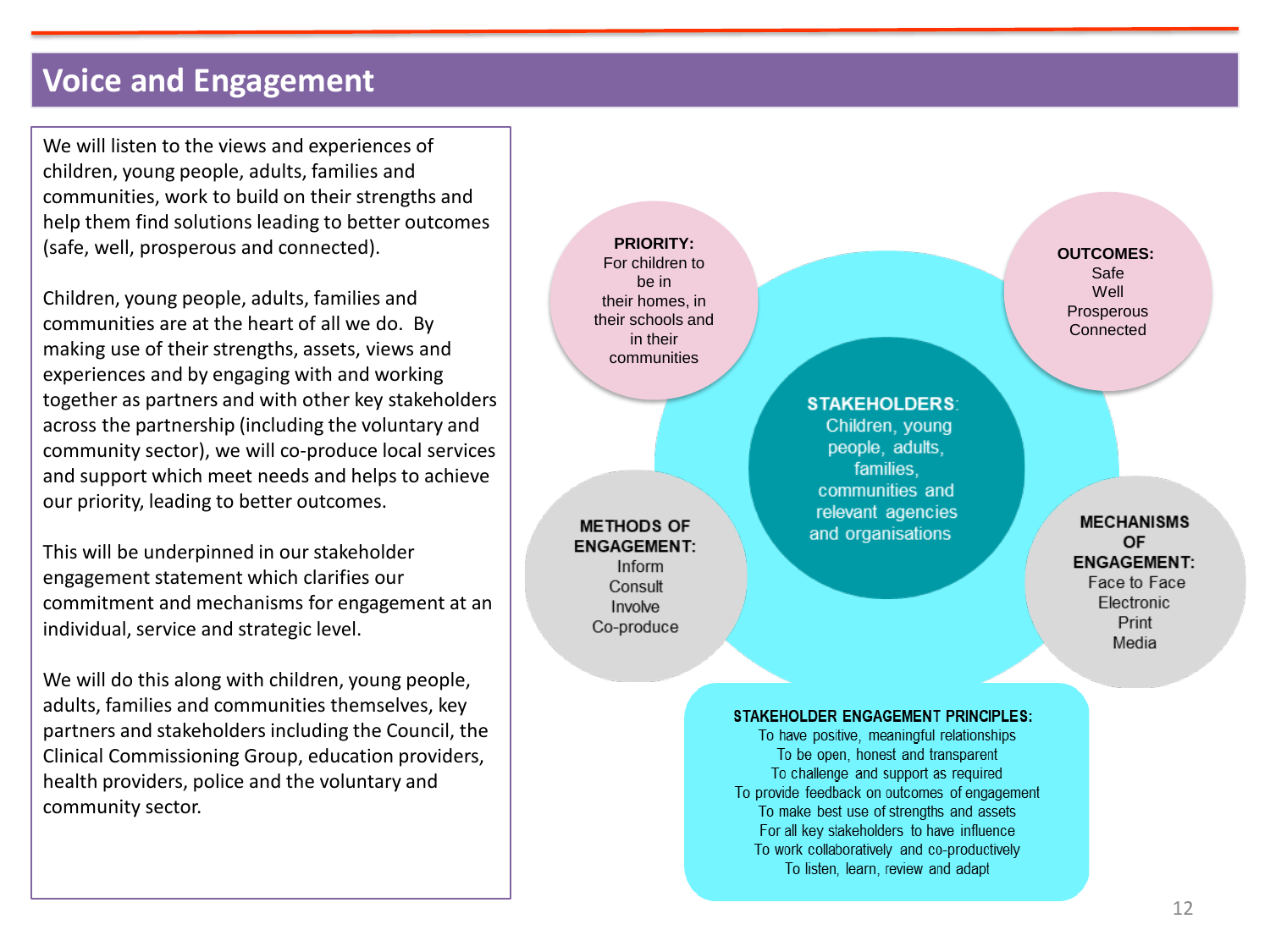### **Monitoring and Evaluation**

A more detailed Delivery Plan has been developed to orientate partnership action articulated in this strategy. The implementation of the Delivery Plan is led through the Risk Outside the Home Strategy Group and associated groups and workstreams.

The Risk Outside the Home Strategy Group monitors progress against the Delivery Plan, including the effectiveness of multi-agency work in respect of safeguarding children and young people who may be at risk from outside their families or who have suffered harm as a result. The Risk Outside the Home Strategy Group provides partnership challenge and support as required.

All agencies have a responsibility to audit their practice and ensure the effectiveness of their arrangements in respect of safeguarding and promoting the welfare of children in respect of tackling risk outside the home. The Children's MARS Board will monitor compliance through its scrutiny and assurance framework, including the Joint Safeguarding Self-Assessment (section 11) process, Practice Learning Line of Sight events and assurance events as well as performance management information and most importantly talking to children, young people and families about their experiences and views to further enhance individual planning, service development and strategic direction.

As part of the Children's MARS Board function to monitor and oversee work to safeguard and promote the welfare of children and young people, the Children's MARS Board will keep the implementation of this Strategy and accompanying Delivery Plan under review.

Through exceptions reporting, progress against this Strategy will be reported into the Children's MARS Board on a quarterly basis. The chair of the Risk Outside the Home Strategy Group will be invited to attend the Children's MARS Board as required. This Strategy will be subject to an annual review and reported through the Children's MARS Board Annual Report and Community Safety Partnership Board partnership and governance processes.

North Lincolnshire's Risk Outside the Home Strategy sits under the auspices of the Children's MARS Board and is jointly owned by the Community Safety Partnership Board. The Risk Outside the Home Chief Officer group is subsumed within the responsibilities of the Children's MARS Board consisting of three safeguarding partners (Director of Children and Families, North Lincolnshire Council, Director of Nursing and Quality, Clinical Commissioning Group and Chief Superintendent/South Bank Divisional Commander, Humberside Police), along with key education representatives as core group members and other lead officers/representatives who attend the board.

The Risk Outside the Home Partnership and Accountability Framework is outlined on the next slide. Further detail relating to the role and functions of the partnership subgroups as set out in the Partnership and Accountability Framework are detailed within the Children's MARS Memorandum of [Understanding](https://www.northlincscmars.co.uk/key-documents/).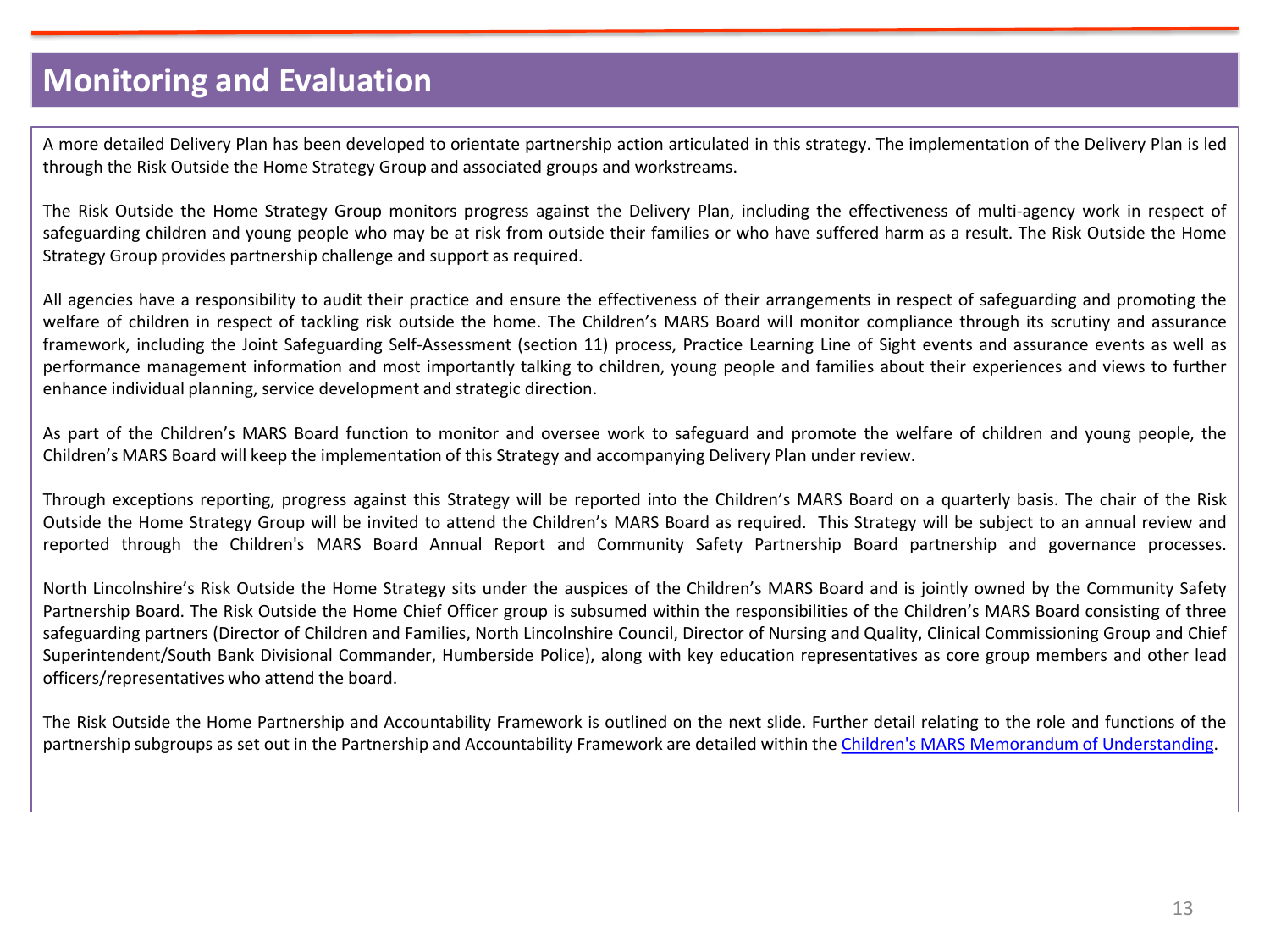### **Partnership and Accountability Framework**

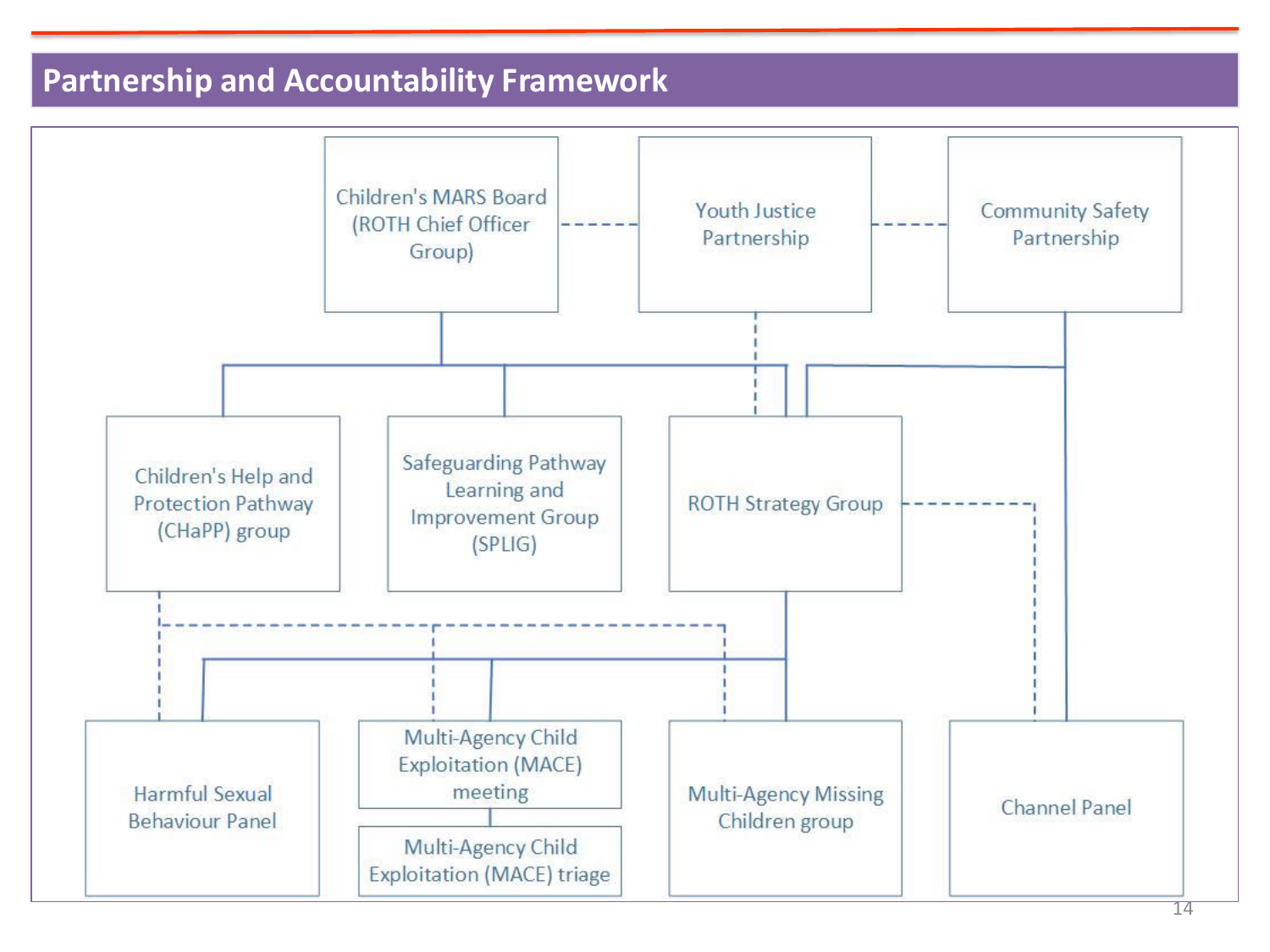# **Contact and follow us:**



EGUARD BOAR

# **f** @safeNorthLincs

# mars@northlincs.gov.uk

# www.northlincscmars.co.uk

**North Lincolnshire Clinical Commissioning Group** 

**North Lincolnshire** Council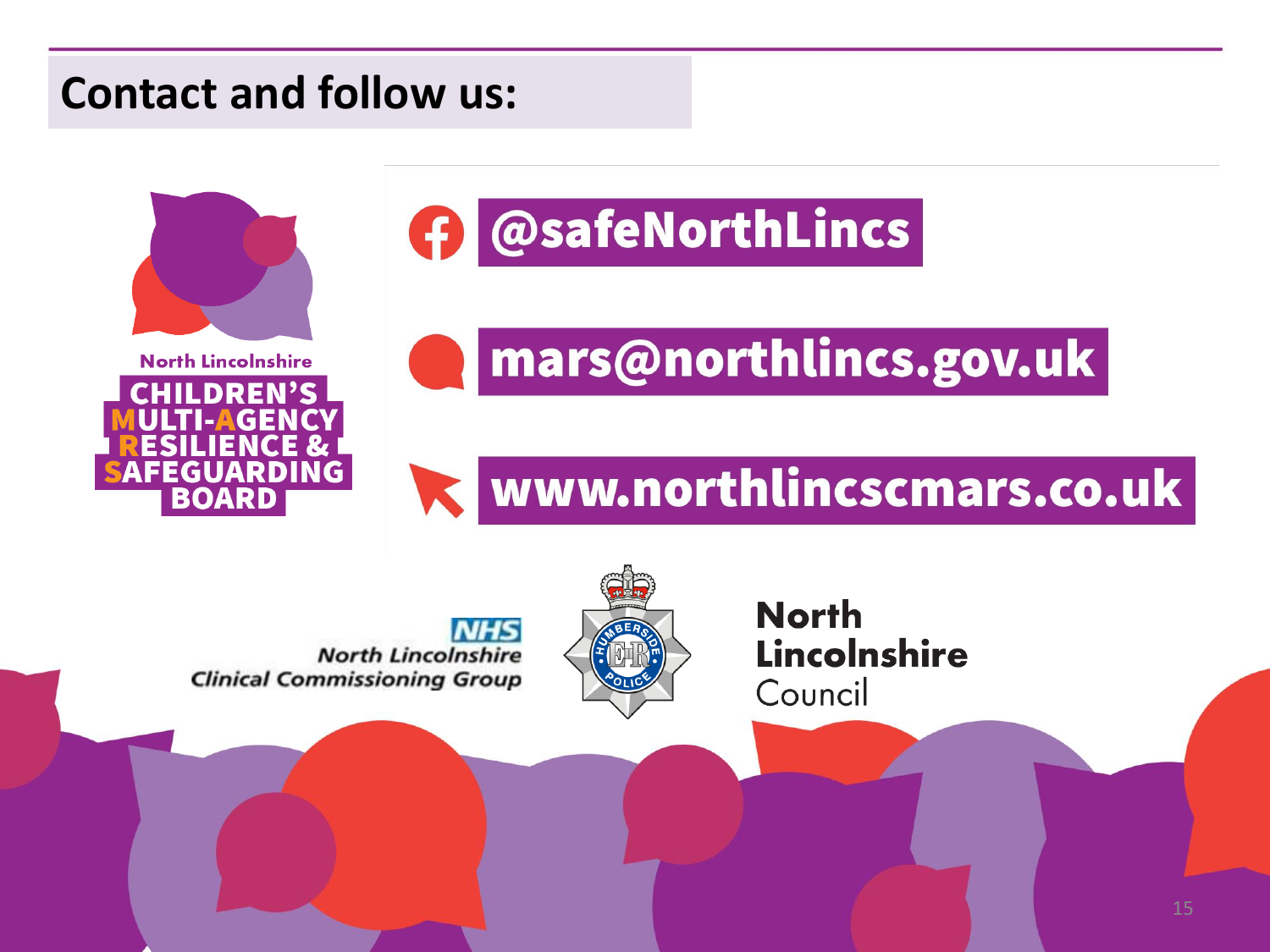# **Appendix 1: Definitions**

| Assessment of<br><b>Risk Outside</b><br>the Home                                                                              | As well as threats to the welfare of children from within their families, children may be vulnerable to abuse or exploitation from outside their<br>families. These extra-familial threats might arise at school and other educational establishments, from within peer groups, or more widely<br>from within the wider community and/or online. These threats can take a variety of different forms and children can be vulnerable to<br>multiple threats, including: exploitation by criminal gangs and organised crime groups such as county lines; trafficking; online abuse; teenage<br>relationship abuse; sexual exploitation and the influences of extremism leading to radicalisation. Extremist groups make use of the internet<br>to radicalise and recruit and to promote extremist materials. Any potential harmful effects to individuals identified as vulnerable to extremist<br>ideologies or being drawn into terrorism should also be considered.<br>Working Together to Safeguarding Children 2018 |    |
|-------------------------------------------------------------------------------------------------------------------------------|------------------------------------------------------------------------------------------------------------------------------------------------------------------------------------------------------------------------------------------------------------------------------------------------------------------------------------------------------------------------------------------------------------------------------------------------------------------------------------------------------------------------------------------------------------------------------------------------------------------------------------------------------------------------------------------------------------------------------------------------------------------------------------------------------------------------------------------------------------------------------------------------------------------------------------------------------------------------------------------------------------------------|----|
| <b>Child Criminal</b><br><b>Exploitation by</b><br>criminal gangs<br>and organised<br>crime groups<br>such as county<br>lines | Working Together 2018 says that:<br>As set out in the Serious Violence Strategy, published by the Home Office, Child Criminal Exploitation is where an individual or group takes<br>advantage of an imbalance of power to coerce, control, manipulate or deceive a child or young person under the age of 18 into any criminal<br>activity in exchange for something the victim needs or wants, and/or<br>for the financial or other advantage of the perpetrator or facilitator and/or<br>$\bullet$<br>through violence or the threat of violence.<br>$\bullet$<br>The victim may have been criminally exploited even if the activity appears consensual. Child criminal exploitation does not always involve<br>physical contact; it can also occur through the use of technology.                                                                                                                                                                                                                                   |    |
| <b>County Lines</b>                                                                                                           | Working Together 2018 says that:<br>As set out in the Serious Violence Strategy, published by the Home Office, County Lines is a term used to describe gangs and organised<br>criminal networks involved in exporting illegal drugs into one or more importing areas within the UK, using dedicated mobile phone lines or<br>other form of 'deal line'. They are likely to exploit children and vulnerable adults to move and store the drugs and money, and they will often<br>use coercion, intimidation, violence (including sexual violence) and weapons.<br>County lines activity and the associated violence, drug dealing and exploitation has a devastating impact on young people, vulnerable adults<br>and local communities.                                                                                                                                                                                                                                                                                |    |
| <b>Serious Youth</b><br><b>Violence</b>                                                                                       | As set out in the Serious Violence Strategy, published by the Home Office, Serious Youth Violence involves young persons between the ages<br>of 16-25 and is concerned with specific types of crime such as homicide, knife crime, gun crime and areas of criminality where serious<br>violence or its threat is inherent, such as in gangs and county lines drug dealing. It also includes emerging crime threats faced in some areas<br>of the county such as the use of corrosive substances as a weapon.<br>For further information, see Serious Violence Strategy, Home Office, June 2018                                                                                                                                                                                                                                                                                                                                                                                                                         | 16 |
|                                                                                                                               |                                                                                                                                                                                                                                                                                                                                                                                                                                                                                                                                                                                                                                                                                                                                                                                                                                                                                                                                                                                                                        |    |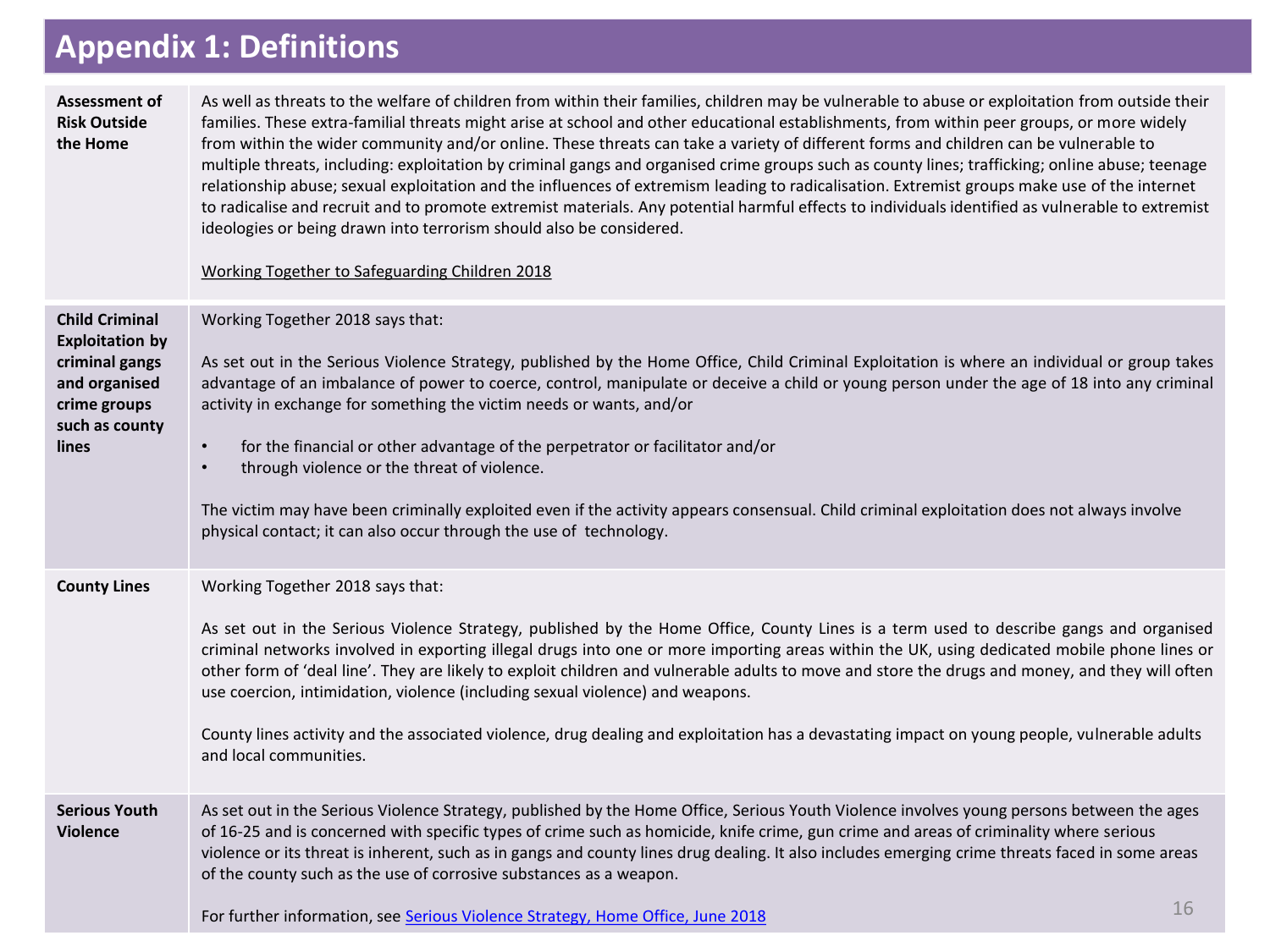# **Appendix 1: Definitions**

| <b>Child Sexual</b><br><b>Exploitation</b> | As set out in Working Together:<br>Child sexual exploitation is a form of child sexual abuse. It occurs where an individual or group takes advantage of an imbalance of power to<br>coerce, manipulate or deceive a child or young person under the age of 18 into sexual activity (a) in exchange for something the victim needs<br>or wants, and/or (b) for the financial advantage or increased status of the perpetrator or facilitator. The victim may have been sexually<br>exploited even if the sexual activity appears consensual. Child sexual exploitation does not always involve physical contact; it can also occur<br>through the use of technology.                                                                                                                                                                                                                                                                                                                                                                                                                                                                                                                                                                                                                                                                                                                                                                                                                                                                                                                                                                                                                                   |
|--------------------------------------------|-------------------------------------------------------------------------------------------------------------------------------------------------------------------------------------------------------------------------------------------------------------------------------------------------------------------------------------------------------------------------------------------------------------------------------------------------------------------------------------------------------------------------------------------------------------------------------------------------------------------------------------------------------------------------------------------------------------------------------------------------------------------------------------------------------------------------------------------------------------------------------------------------------------------------------------------------------------------------------------------------------------------------------------------------------------------------------------------------------------------------------------------------------------------------------------------------------------------------------------------------------------------------------------------------------------------------------------------------------------------------------------------------------------------------------------------------------------------------------------------------------------------------------------------------------------------------------------------------------------------------------------------------------------------------------------------------------|
| <b>Child Trafficking</b>                   | Article 3 of the Palermo Protocol to Prevent, Suppress and Punish Trafficking in Persons, Especially Women and Children, Supplementing the<br>United Nations Convention Against Transnational Organised Crime to the UN Convention (2000) (ratified by the UK on 6 February 2006)<br>defines trafficking as:<br>a) 'trafficking of persons' shall mean the recruitment, transportation, transfer, harbouring or receipt of persons, by means of the threat or<br>use of force or other forms of coercion, of abduction, of fraud, of deception, of the abuse of power or of a position of vulnerability or of the<br>giving or receiving of payments or benefits to achieve the consent of a person having control over another person, for the purpose of<br>exploitation. Exploitation shall include, at a minimum, the exploitation of the prostitution of others or other forms of sexual exploitation,<br>forced labour or services, slavery or practices similar to slavery, servitude or the removal of organs.<br>b) the consent of a victim of trafficking in persons to the intended exploitation set forth in subparagraph (a) of this article shall be irrelevant<br>where any of the means set forth in subparagraph (a) have been used;<br>c) the recruitment, transportation, transfer, harbouring or receipt of a child for the purpose of exploitation shall be considered 'trafficking in<br>persons' even if this does not involve any of the means set forth in subparagraph (a) of this article;<br>d) 'child' shall mean any person under eighteen years of age.<br>For further information, see Children's MARS guidance on safeguarding children who may have been trafficked |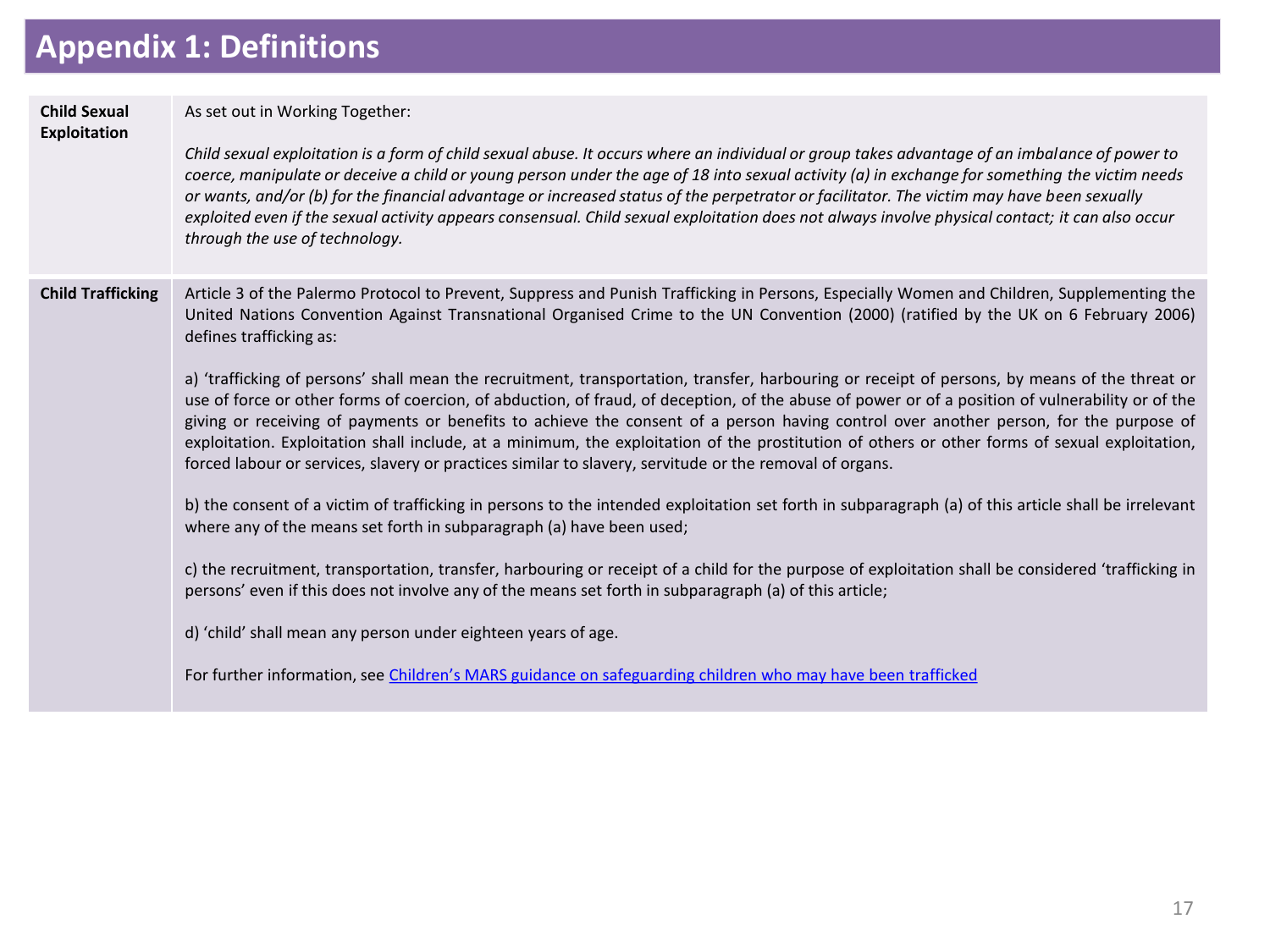# **Appendix 1: Definitions**

| <b>Modern Day</b><br>Slavery | Modern day slavery encompasses:<br>• Human trafficking<br>• Slavery, servitude and forced or compulsory labour<br>The Modern Slavery Act (MSA) 2015 Statutory Guidance makes it clear that 'Some people may not be victims of human trafficking but still be<br>victims of modern slavery if they have been subject to slavery, servitude and forced or compulsory labour.'<br>The MSA 2015 Statutory Guidance also sets out the following definitions:<br>• Slavery - The 1926 Slavery Convention defines slavery as 'the status or condition of a person over whom any or all of the powers attaching<br>to the right of ownership are exercised<br>• Servitude - Servitude is an 'aggravated' form of forced or compulsory labour. The fundamental distinguishing feature between servitude<br>and forced or compulsory labour is in the victim feeling that their condition is permanent and that the situation is unlikely to change.<br>Forced and/or Compulsory Labour - UN Convention No. 29 concerning forced or compulsory labour defines 'forced or compulsory labour'<br>as 'all work or service which is exacted from any person under the menace of any penalty and for which the said person has not offered<br>himself voluntarily'<br>The concept of ownership is what makes slavery distinct. For example, a member of a county lines gang sells a child to another gang. The<br>child is not involved in this decision and has no choice in the matter. By treating the child as if they were property that could be sold, the<br>threshold of slavery would be met. |
|------------------------------|-----------------------------------------------------------------------------------------------------------------------------------------------------------------------------------------------------------------------------------------------------------------------------------------------------------------------------------------------------------------------------------------------------------------------------------------------------------------------------------------------------------------------------------------------------------------------------------------------------------------------------------------------------------------------------------------------------------------------------------------------------------------------------------------------------------------------------------------------------------------------------------------------------------------------------------------------------------------------------------------------------------------------------------------------------------------------------------------------------------------------------------------------------------------------------------------------------------------------------------------------------------------------------------------------------------------------------------------------------------------------------------------------------------------------------------------------------------------------------------------------------------------------------------------------------------------------------------------|
|                              | For further information, see Children's MARS guidance on safeguarding children who may have been trafficked                                                                                                                                                                                                                                                                                                                                                                                                                                                                                                                                                                                                                                                                                                                                                                                                                                                                                                                                                                                                                                                                                                                                                                                                                                                                                                                                                                                                                                                                             |
| <b>Online abuse</b>          | Online abuse is any type of abuse that happens on the internet. It can happen across any device that's connected to the web, like computers,<br>tablets and mobile phones. And it can happen anywhere online, including:<br>• social media<br>text messages and messaging apps<br>emails<br>online chats<br>online gaming<br>live-streaming sites.<br>Children can be at risk of online abuse from people they know or from strangers. It might be part of other abuse which is taking place offline,                                                                                                                                                                                                                                                                                                                                                                                                                                                                                                                                                                                                                                                                                                                                                                                                                                                                                                                                                                                                                                                                                   |
|                              | like bullying or grooming. Or the abuse might only happen online.<br>Further information can be found on the Online abuse page of the NSPCC website                                                                                                                                                                                                                                                                                                                                                                                                                                                                                                                                                                                                                                                                                                                                                                                                                                                                                                                                                                                                                                                                                                                                                                                                                                                                                                                                                                                                                                     |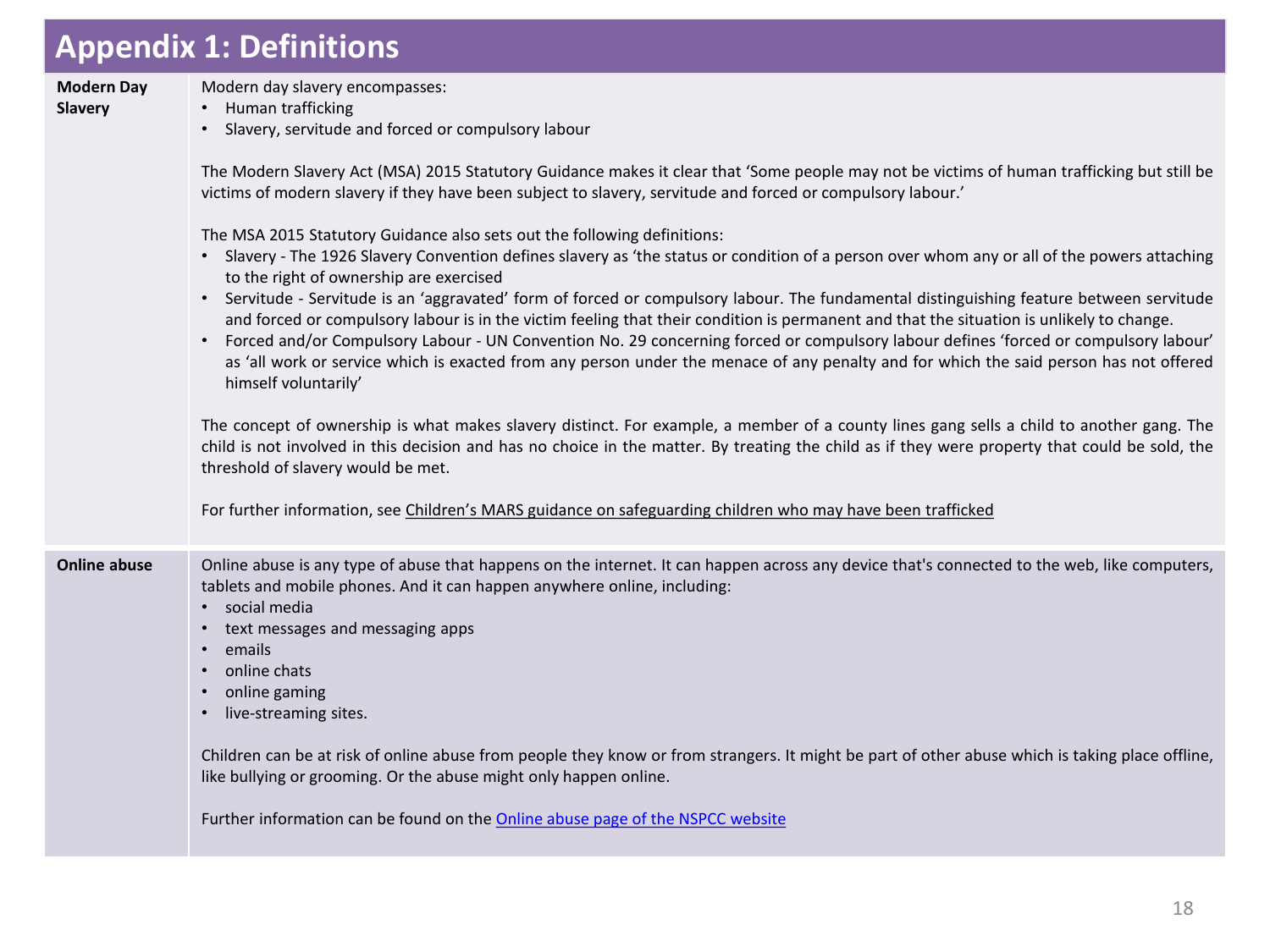### **APPENDIX 1: Definitions Appendix 1: Definitions**

| <b>Teenage</b><br>Relationship<br>Abuse | Teenage relationship abuse is not a term that is defined by the Domestic Abuse Act 2021, or elsewhere in law, but if the victim and<br>perpetrator are at least 16 years old abuse in their relationship will come under the statutory definition of domestic abuse set out in the<br>Domestic Abuse Act. Whilst young people under the age of 16 can experience behaviours which encompass domestic abuse, these would be<br>considered child abuse. These can include a wide range of incidents or patterns of incidents of controlling or coercive behaviour, violence or<br>abuse between teenagers (and may involve children younger than 13) who are, or have been, in an intimate relationship. This abuse can<br>encompass, but is not limited to, psychological, physical, sexual, economic or emotional abuse. For teenagers in particular, this abuse can<br>often occur through technology. For instance, technology may be used to harass and control victims, including social media, or location-<br>based tracking apps such as Find My Friends. Young people's lives are often heavily online-based and perpetrators of abuse may exploit this,<br>demanding access to passwords or monitoring online activity. Young people may also experience intimate image abuse within their<br>relationships, including threats to expose intimate images.<br>For further information see, Domestic Abuse Draft Statutory Guidance Framework |
|-----------------------------------------|------------------------------------------------------------------------------------------------------------------------------------------------------------------------------------------------------------------------------------------------------------------------------------------------------------------------------------------------------------------------------------------------------------------------------------------------------------------------------------------------------------------------------------------------------------------------------------------------------------------------------------------------------------------------------------------------------------------------------------------------------------------------------------------------------------------------------------------------------------------------------------------------------------------------------------------------------------------------------------------------------------------------------------------------------------------------------------------------------------------------------------------------------------------------------------------------------------------------------------------------------------------------------------------------------------------------------------------------------------------------------------------------------------------------------------------------------|
| <b>Bullying</b>                         | Bullying is behaviour by an individual or group, repeated over time, that intentionally hurts another individual or group either physically or<br>emotionally. Bullying can take many forms (for instance, cyber-bullying via text messages, social media or gaming, which can include the use<br>of images and video) and is often motivated by prejudice against particular groups, for example on grounds of race, religion, gender, sexual<br>orientation, special educational needs or disabilities, or because a child is adopted, in care or has caring responsibilities. It might be<br>motivated by actual differences between children, or perceived differences.<br>Many experts say that bullying involves an imbalance of power between the perpetrator and the victim. This could involve perpetrators of<br>bullying having control over the relationship which makes it difficult for those they bully to defend themselves. The imbalance of power can<br>manifest itself in several ways, it may be physical, psychological (knowing what upsets someone), derive from an intellectual imbalance, or by<br>having access to the support of a group, or the capacity to socially isolate. It can result in the intimidation of a person or persons through the<br>threat of violence or by isolating them either physically or online<br>For further information see, Preventing and tackling bullying, DfE, July 2017              |
| Radicalisation                          | Radicalisation is defined as the process by which people come to support terrorism and extremism and, in some cases, to then participate in<br>terrorist groups. 'Extremism is vocal or active opposition to fundamental British values, including democracy, the rule of law, individual<br>liberty and mutual respect and tolerance of different faiths and beliefs. We also include in our definition of extremism calls for the death of<br>members of our armed forces, whether in this country or overseas'<br>For further information, see Prevent Strategy, HM Government, June 2011                                                                                                                                                                                                                                                                                                                                                                                                                                                                                                                                                                                                                                                                                                                                                                                                                                                         |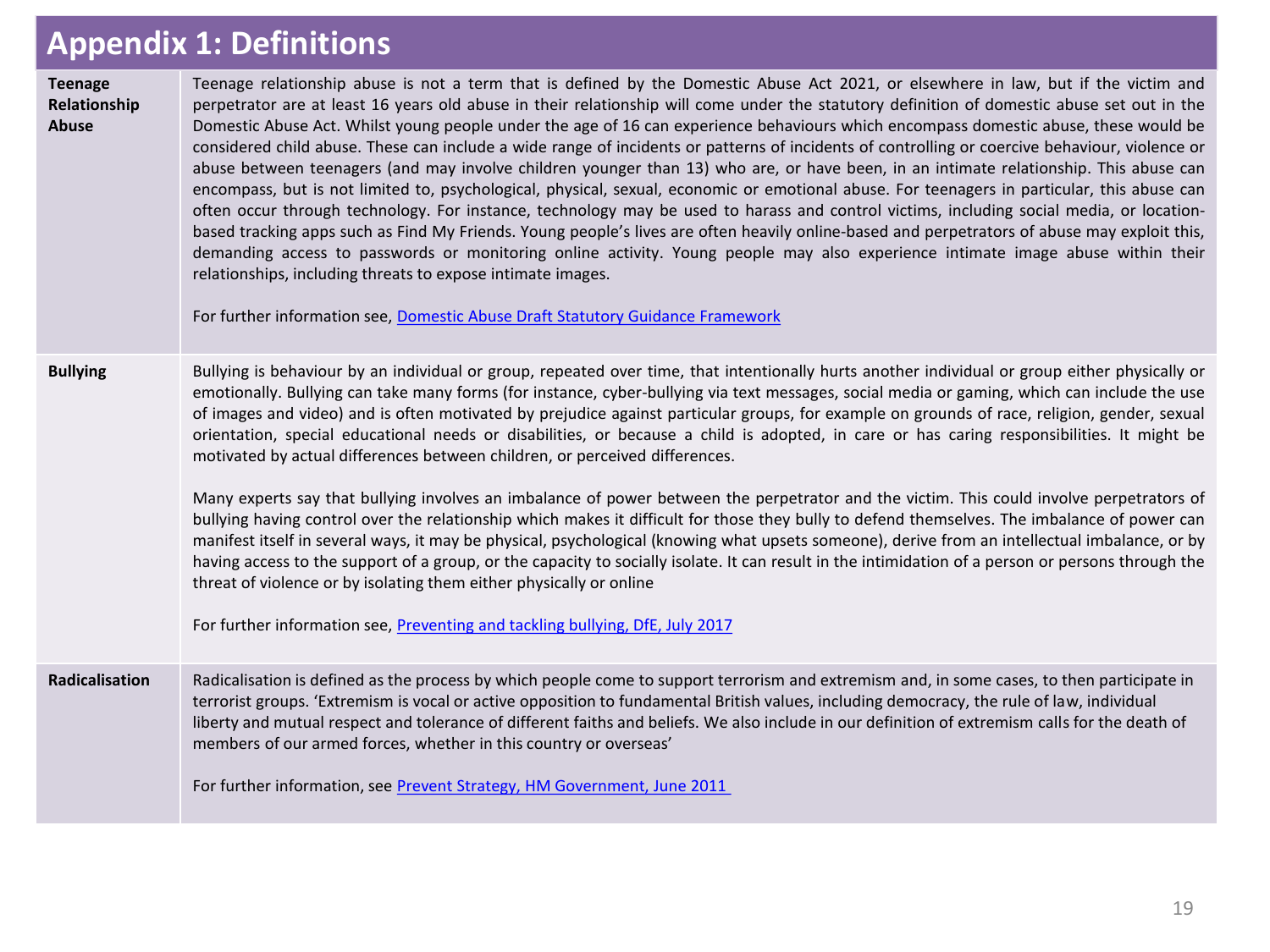## **APPENDIX 1: Definitions Appendix 1: Definitions**

**Child on child sexual violence and harrassment**

Sexual violence and sexual harassment can occur between two children of any age and sex. It can occur through a group of children sexually assaulting or sexually harassing a single child or group of children. Sexual violence and sexual harassment exist on a continuum and may overlap; they can occur online and face to face (both physically and verbally) and are never acceptable. When referring to sexual violence in this advice, we do so in the context of child on child sexual violence.

When referring to sexual violence we are referring to sexual offences under the Sexual Offences Act 200314 as described below:

- Rape: A person (A) commits an offence of rape if: he intentionally penetrates the vagina, anus or mouth of another person (B) with his penis, B does not consent to the penetration and A does not reasonably believe that B consents.
- Assault by Penetration: A person (A) commits an offence if: s/he intentionally penetrates the vagina or anus of another person (B) with a part of her/his body or anything else, the penetration is sexual, B does not consent to the penetration and A does not reasonably believe that B consents.
- Sexual Assault: A person (A) commits an offence of sexual assault if: s/he intentionally touches another person (B), the touching is sexual, B does not consent to the touching and A does not reasonably believe that B consents. (Schools should be aware that sexual assault covers a very wide range of behaviour so a single act of kissing someone without consent or touching someone's bottom/breasts/genitalia without consent, can still constitute sexual assault.)
- Causing someone to engage in sexual activity without consent: A person (A) commits an offence if: s/he intentionally causes another person (B) to engage in an activity, the activity is sexual, B does not consent to engaging in the activity, and A does not reasonably believe that B consents. (This could include forcing someone to strip, touch themselves sexually, or to engage in sexual activity with a third party.)

When referring to sexual harassment we mean 'unwanted conduct of a sexual nature' that can occur online and offline. When we reference sexual harassment, we do so in the context of child on child sexual harassment. Sexual harassment is likely to: violate a child's dignity, and/or make them feel intimidated, degraded or humiliated and/or create a hostile, offensive or sexualised environment. Whilst not intended to be an exhaustive list, sexual harassment can include:

- sexual comments, such as: telling sexual stories, making lewd comments, making sexual remarks about clothes and appearance and calling someone sexualised names
- sexual "jokes" or taunting
- physical behaviour, such as: deliberately brushing against someone, interfering with someone's clothes (schools and colleges should be considering when any of this crosses a line into sexual violence - it is important to talk to and consider the experience of the victim) and displaying pictures, photos or drawings of a sexual nature
- online sexual harassment. This may be standalone, or part of a wider pattern of sexual harassment and/or sexual violence. It may include:
	- o consensual and non-consensual sharing of nude and semi-nude images and/or videos. As set out in UKCIS Sharing nudes and semi-nudes: advice for education settings working with children and young people (which provides detailed advice for schools and colleges) taking and sharing nude photographs of U18s is a criminal offence
	- o sharing of unwanted explicit content
	- o upskirting (is a criminal offence)
	- o sexualised online bullying
	- o unwanted sexual comments and messages, including, on social media
	- o sexual exploitation; coercion and threats

For further information, see Sexual violence and harrassment [between children in schools and colleges, DfE, September 2021](https://www.gov.uk/government/publications/sexual-violence-and-sexual-harassment-between-children-in-schools-and-colleges)